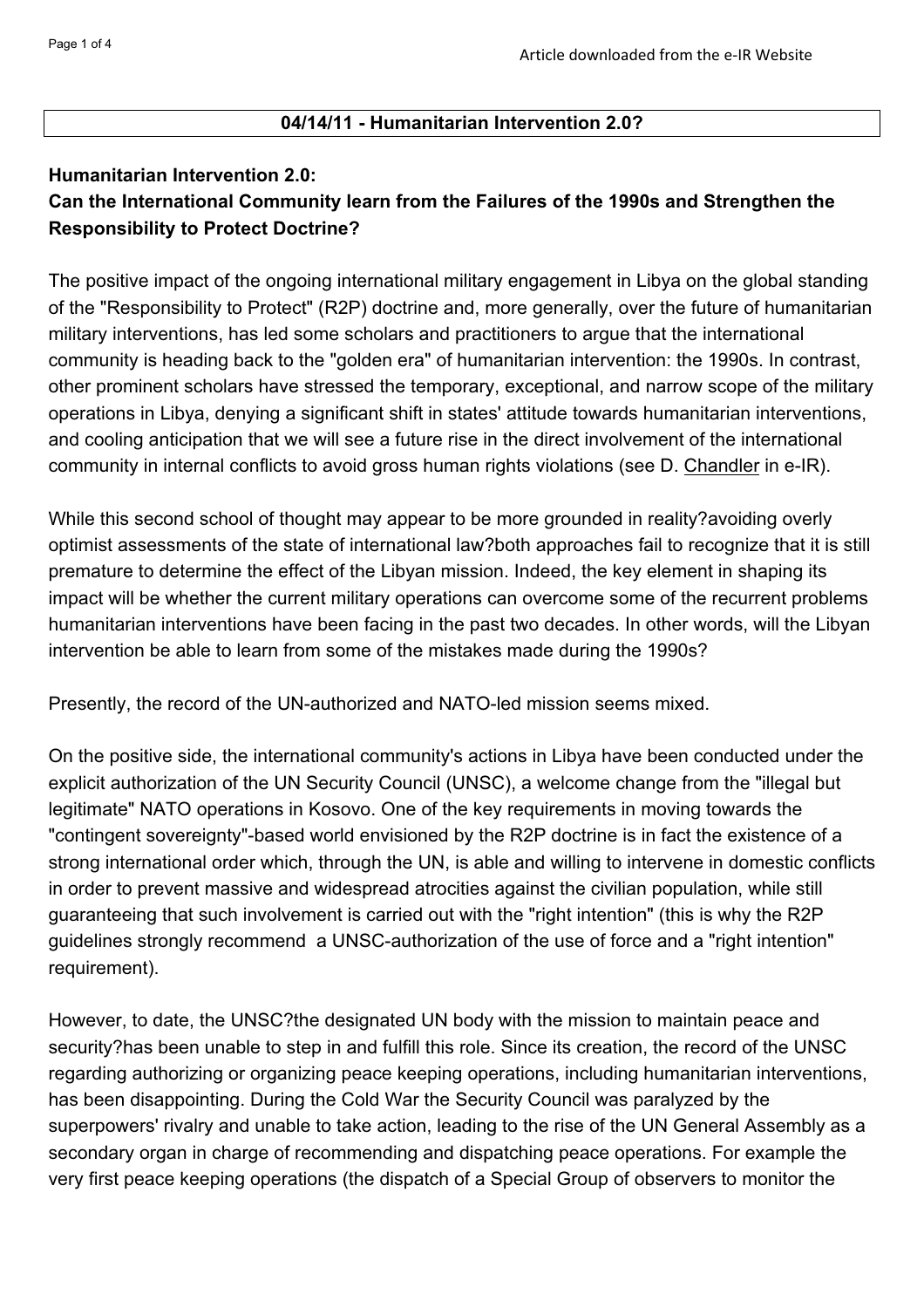Israeli-Arab truce in 1949, and the peace keeping mission in Sinai in 1956) were authorized and organized by the General Assembly and not the UN Security Council.

Even in the aftermath of the Cold War, however, the UNSC did not fully step up its involvement, an element that contributed to its progressive decline. In this sense, the UNSC failure to authorize the intervention in Kosovo and the NATO decision to conduct a military campaign short of such prior approval only confirmed the decline of the status and authority of the UNSC. Similarly, the UN International Commission on Kosovo's conclusion that the NATO operations were "illegal but legitimate" casted an additional shadow over the relevance and authority of the UNSC and its capacity to truly fulfill its mandate.

In this context, the explicit endorsement of the current NATO mission in Libya, through UNSC Resolution 1973, constituted a notable development in the international order, strengthening the standing of the Security Council, and, along with it, also the future of "R2P" interventions.

In addition to the significance of the UNSC pre-authorization of the mission for the future legal standing and legitimacy of humanitarian interventions in general, another crucial point that will determine states' future attitudes towards direct involvement in ongoing internal conflicts will be whether, operationally, the military engagement in Libya is judged to be successful, showing the capacity of the international community to learn from the failures of past humanitarian operations.

A first lesson from the 1990s is that attempts to intervene in ongoing conflicts as a *neutral party* are not only highly difficult to implement in practice but, in fact, by striving to be *super partes*, the intervention indirectly ends up supporting the stronger actor in the conflict. The neutrality principle was first codified in 1970s UN Guidelines on Peace Keeping Operations and it results from the legal fiction of equality between the parties, while?in reality?many internal conflicts (as learned by the international community in cases like Rwanda or Darfur) don't involve two main actors fighting on equal terms, and one side often is more in need of protection by the international community than the other. Thus, to prevent falling into the neutrality trap, humanitarian interventions should choose between taking over control of the entire area where they are intervening and impose imperial impartiality, or deciding which side to support.

It seems that this lesson has been learned with regard to Libya, as the NATO-led forces, although formally tasked only with protecting civilians, are operating in a way that assists and protects the rebel forces.

A second important lesson of the 1990s has been that the international community should strive for rapid and even preventive action. In the case of Libya it seems that this lesson has also been learnt. Although many international relations commentators have criticized the international community for its delay in imposing a "no-fly zone" over Libya, in reality the response to the ongoing human rights violations of the Libyan regime against its population has been rather swift. In addition, the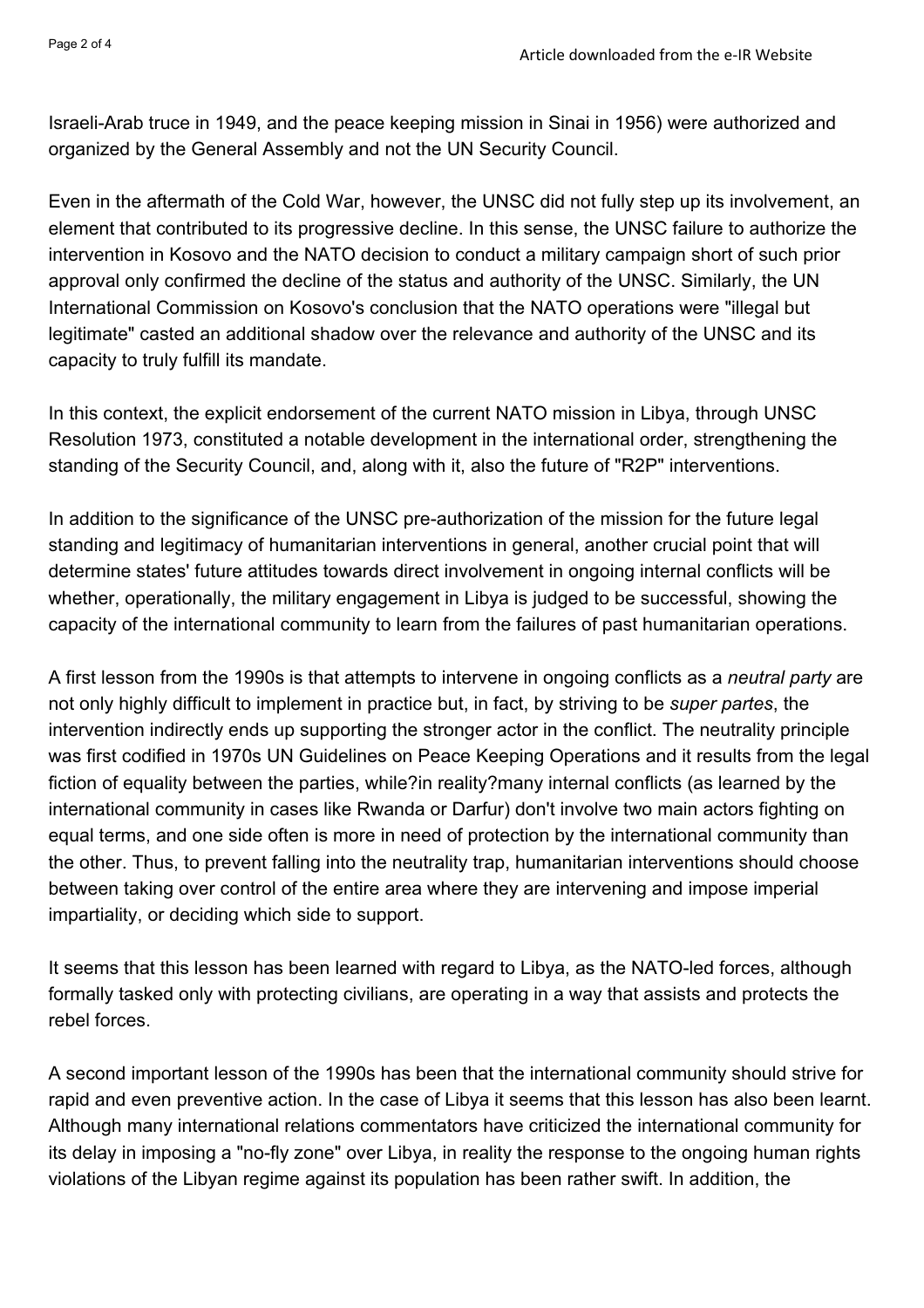intervention has been justified by claiming that failing to act would have led to widespread massacres in Benghazi, and that the military engagement would prevent such outcome. Hence, the intervention also had a preemptive nature to it.

Another recurrent problem of humanitarian interventions has been defining a clear and coherent mandate, in tune with the reality on the ground. In addition there needs to be a match between the chosen objectives and the rules of engagement and means designed to meet such goals.

In the case of the NATO-led operations in Libya, the mandate has been carefully crafted to be both clear and specific: to protect civilians and enforce sanctions, while explicitly "excluding a foreign occupation force of any form on any part of Libyan territory." However, it is absolutely unclear how the ongoing mission will manage to attain this seemingly limited goal without having to expand its mandate into regime change, with the potential of becoming entangled in a civil war scenario it does not fully understand. In addition, presently, the international community does not seem prepared to commit the necessary military resources needed to obtain its objectives, and even less certain is whether this commitment is going to be sustained over time.

Similarly, the mission seems to lack the necessary understanding and commitment to devise a "day-after" plan for Libya. Specifically, even though the NATO mission is supposed to be followed by a Bosnia-styled multinational peacekeeping force, it is questionable whether the international community has enough knowledge of the reality on the ground or of the composition and agenda of the anti-regime forces needed to operate effectively in the post-Qaddafi Libya.

The last lesson from the 1990s that should be discussed when analyzing the Libyan operations is that humanitarian military intervention requires specialized thinking and training. While it can be claimed that NATO has learned from its actions in the Balkans and in Afghanistan and is now better equipped to deal with intra-state warfare, its member state armies still lack enough designated units to deal with such crises. Additionally, the international legal framework lags behind in addressing the issue of combating non-state actors, who at times also operate from within a civilian population.

In conclusion, while the current military engagement in Libya had the important effect of strengthening both the status of the emerging R2P norm and the role of the UNSC in implementing this doctrine, it is still far from clear whether this will have a long-lasting impact upon the international community's will to deal with humanitarian emergencies. The response to the Libya crisis will only be able to shake the West's reluctance toward renewed humanitarian interventions if the ongoing operation attains its mission objective without once again becoming entangled in a protracted internal conflict.

-*?*

*Dr. Benedetta Berti and Dr. Gallia Lindenstrauss are both research associates at the Institute for*